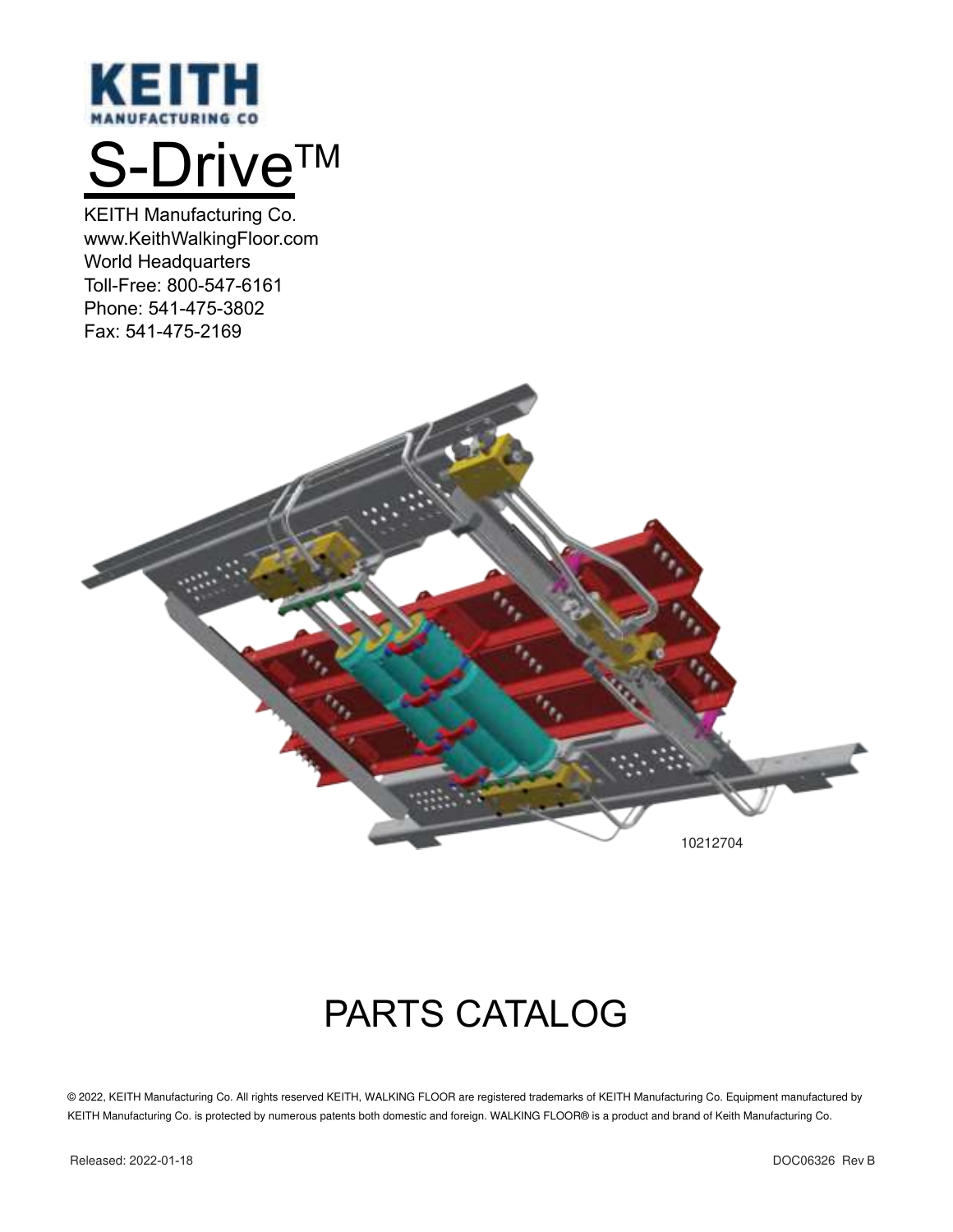#### **Table of Contents**

| Parts & Service Department Contact Information | ji             |
|------------------------------------------------|----------------|
| <b>FRAME ASSEMBLY</b>                          | 1.             |
| <b>CROSS-DRIVE ASSEMBLY</b>                    | $\overline{2}$ |
| <b>CYLINDER ASSEMBLY</b>                       | 3              |
| <b>MANIFOLD ASSEMBLY</b>                       | 5              |
| <b>MANIFOLD CHECK VALVE ASSEMBLY</b>           | 7              |
| MANIFOLD END FITTING CONFIGURATIONS            | 8              |
| ROD TO MANIFOLD CONNECTOR COMPONENTS           | 9              |
| <b>MANIFOLD SHIM PLATE</b>                     | 10             |
| SWITCHING VALVE & CONTROL VALVE ASSEMBLY       | 11             |
| ON / OFF VALVE ASSEMBLY                        | 13             |
| <b>HYDRAULIC TUBING</b>                        | 15             |
|                                                |                |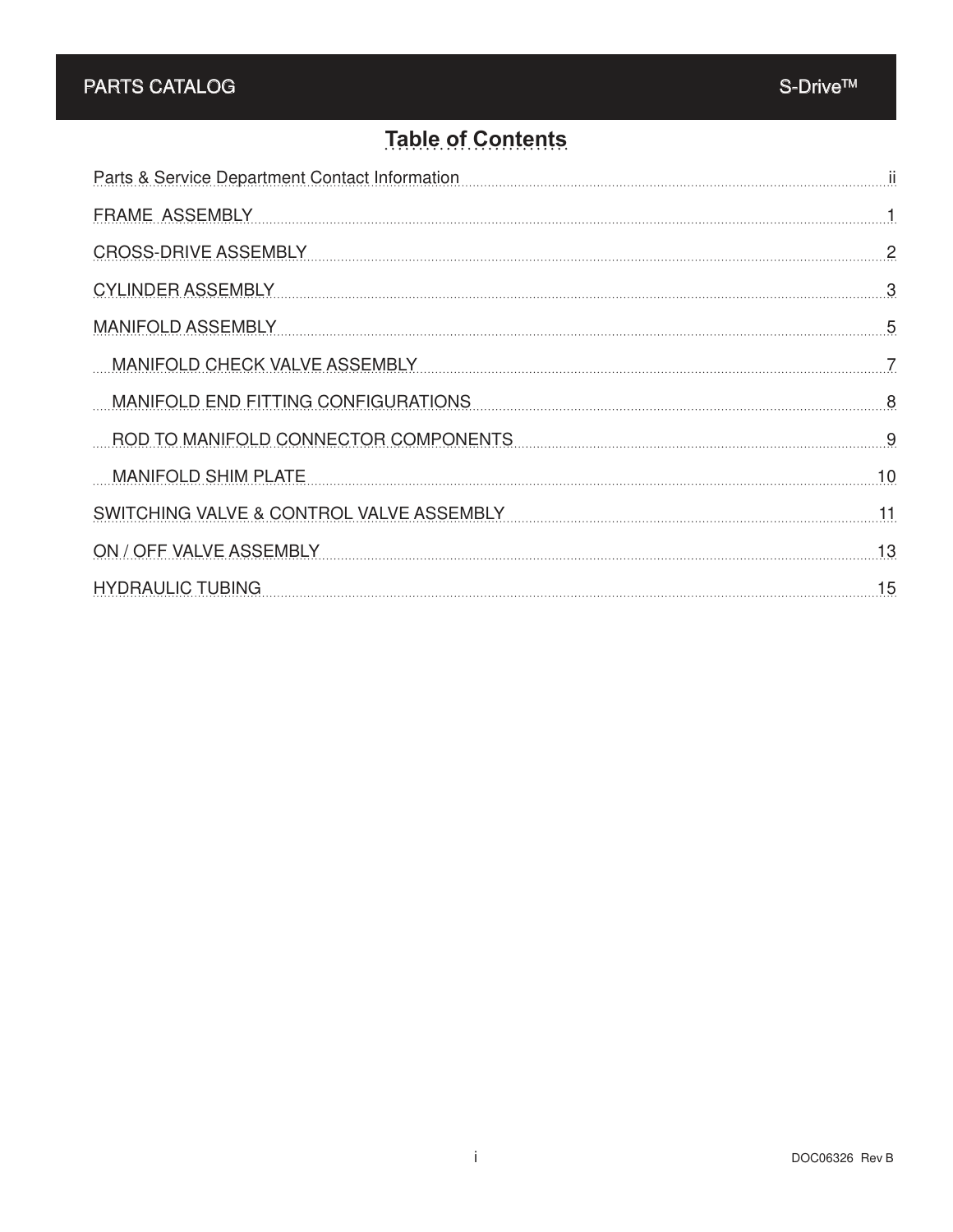#### **Parts & Service Department Contact Information**

#### **KEITH Manufacturing Co. World Headquarters Parts & Service**

401 NW Adler St. P.O. Box 1 Madras, OR 97741 800-547-6161 541-475-3802 541-475-2169 fax Sales@KeithWalkingFloor.com

#### **Canada**

Brantford, ON (519) 756-9178 CanadaSales@KeithWalkingFloor.com

#### **México**

Guadalajara, Jal. 52-333-616-5079 KMC\_Mexico@KeithWalkingFloor.com

#### **Australia**

Waverley Gardens, VIC 61-3-9562-2190 AUSales@KeithWalkingFloor.com

#### **Europe**

Barneveld, The Netherlands 31-342-422007 EuroSales@KeithWalkingFloor.com

Not all parts or services available in all regions. Contact your regional representative for information on available parts and services.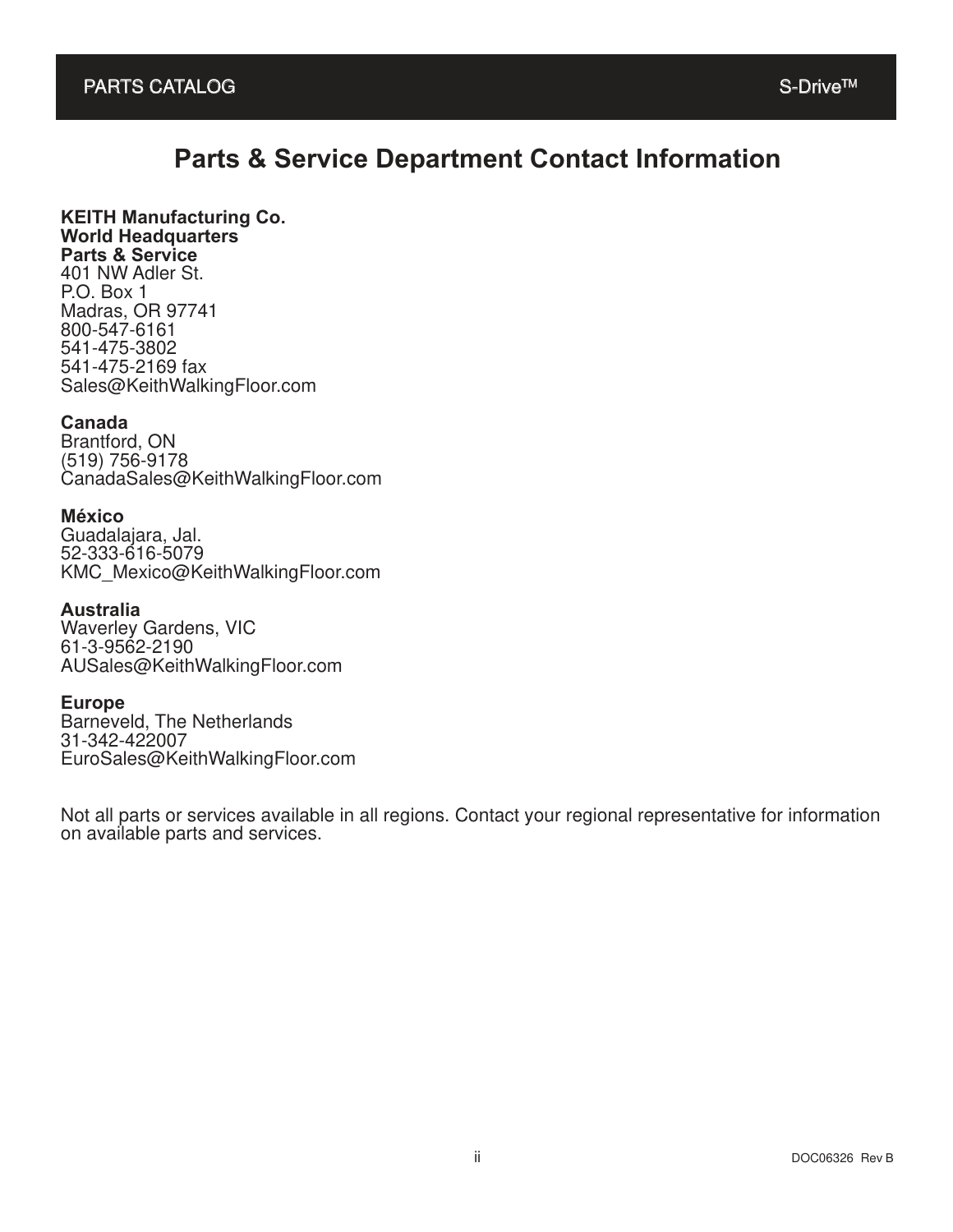### **FRAME ASSEMBLY**



09977101

| <b>FRAME ASSEMBLY</b> |                |              |                                                            |  |  |
|-----------------------|----------------|--------------|------------------------------------------------------------|--|--|
| ID#                   | <b>QTY</b>     | <b>PART#</b> | <b>DESCRIPTION</b>                                         |  |  |
|                       | $\blacksquare$ | 09977101     | S-DRIVE FRAME, 6.125 CYLINDER CENTERS (Includes items 1-3) |  |  |
|                       | 2              | 06200901     | Lower Triple Rod Clamp                                     |  |  |
| 2                     | 12             | 87078000     | Lock Washer 16mm                                           |  |  |
| 3                     | 12             | 87017010     | Bolt, M16x80mm                                             |  |  |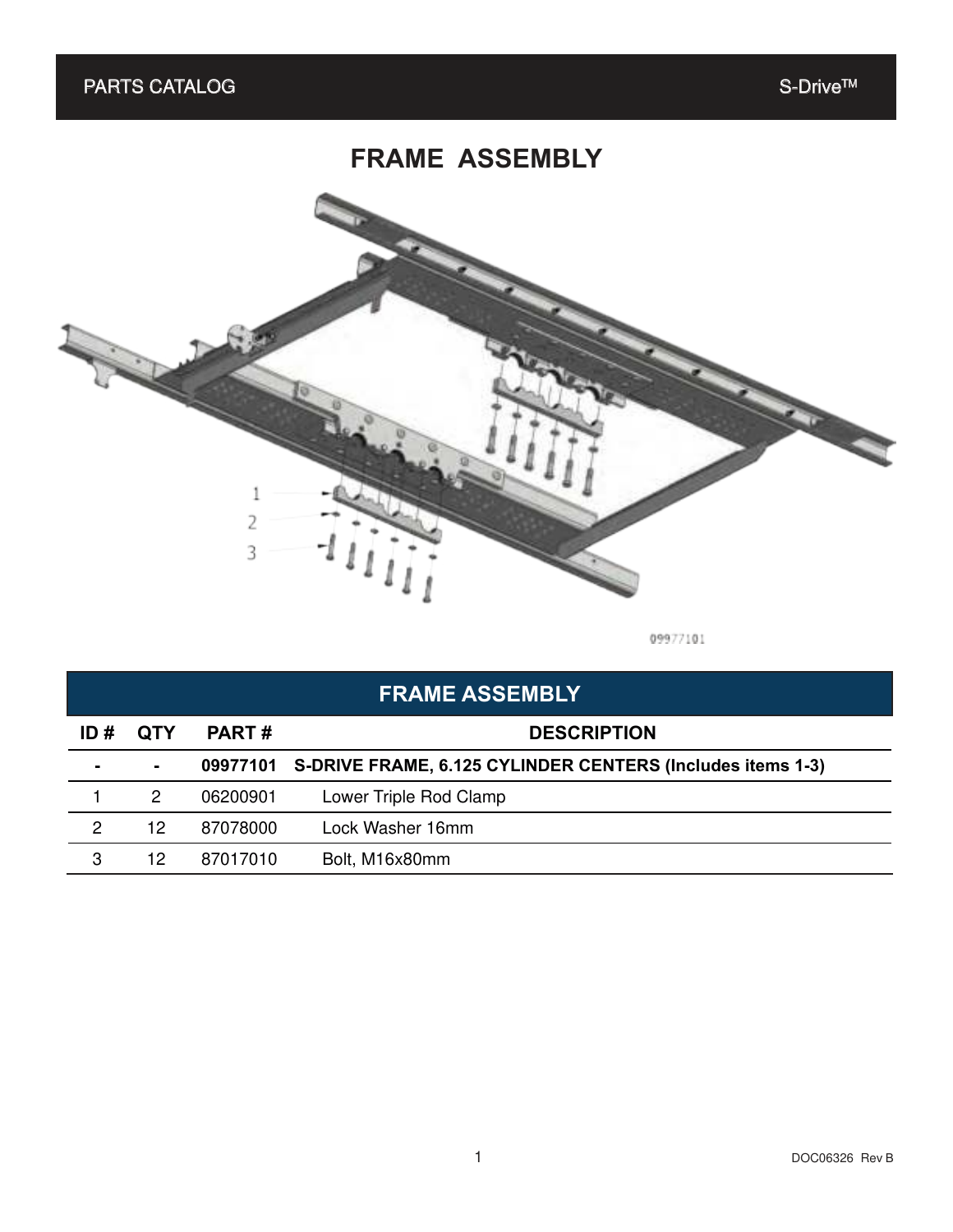#### **CROSS-DRIVE ASSEMBLY**



#### **CROSS-DRIVE ASSEMBLY**

| ID#            | <b>QTY</b>      | PART#    | <b>DESCRIPTION</b>                                                  |
|----------------|-----------------|----------|---------------------------------------------------------------------|
|                |                 | 10213501 | CROSS-DRIVE SET, 112mm SC, 21 Slat, 4.25 Bore (Includes items 1-13) |
| 1              | 2               | 10213502 | #1 & #3 C8X13.75 Channel, Cross-Drive Assy                          |
| $\overline{c}$ |                 | 10213503 | #2 C8X13.75 Channel, Cross-Drive Assy                               |
| 3              | 6               | 10214001 | Spacer for Cross-Drive Support                                      |
| 4              | 12 <sub>2</sub> | 87102000 | Nut Hex Nylock 10mm                                                 |
| 5              | 12 <sub>2</sub> | 87701800 | Bolt Floor 10mmX30mm                                                |
| 6              | 6               | 06200301 | 4-1/4" Lower Barrel Clamp                                           |
| $\overline{7}$ | 24              | 86559090 | 5/8 Nordlock Washer Half                                            |
| 8              | 12 <sub>2</sub> | 87018500 | Bolt Hex GR10.9 16mmx120mm                                          |
| 9              | 21              | 09910701 | <b>Nut Bar Cross-Drive S-Drive</b>                                  |
| 10             | 21              | 86651450 | Pin Roll 1/4"X1-1/2" Zinc                                           |
| 11             | 2               | 09950801 | Switching Valve Actuator                                            |
| 12             | 4               | 87008480 | Bolt Hex 10.9 10mmX25mm                                             |
| 13             | 4               | 87076500 | Washer Lock 10mm                                                    |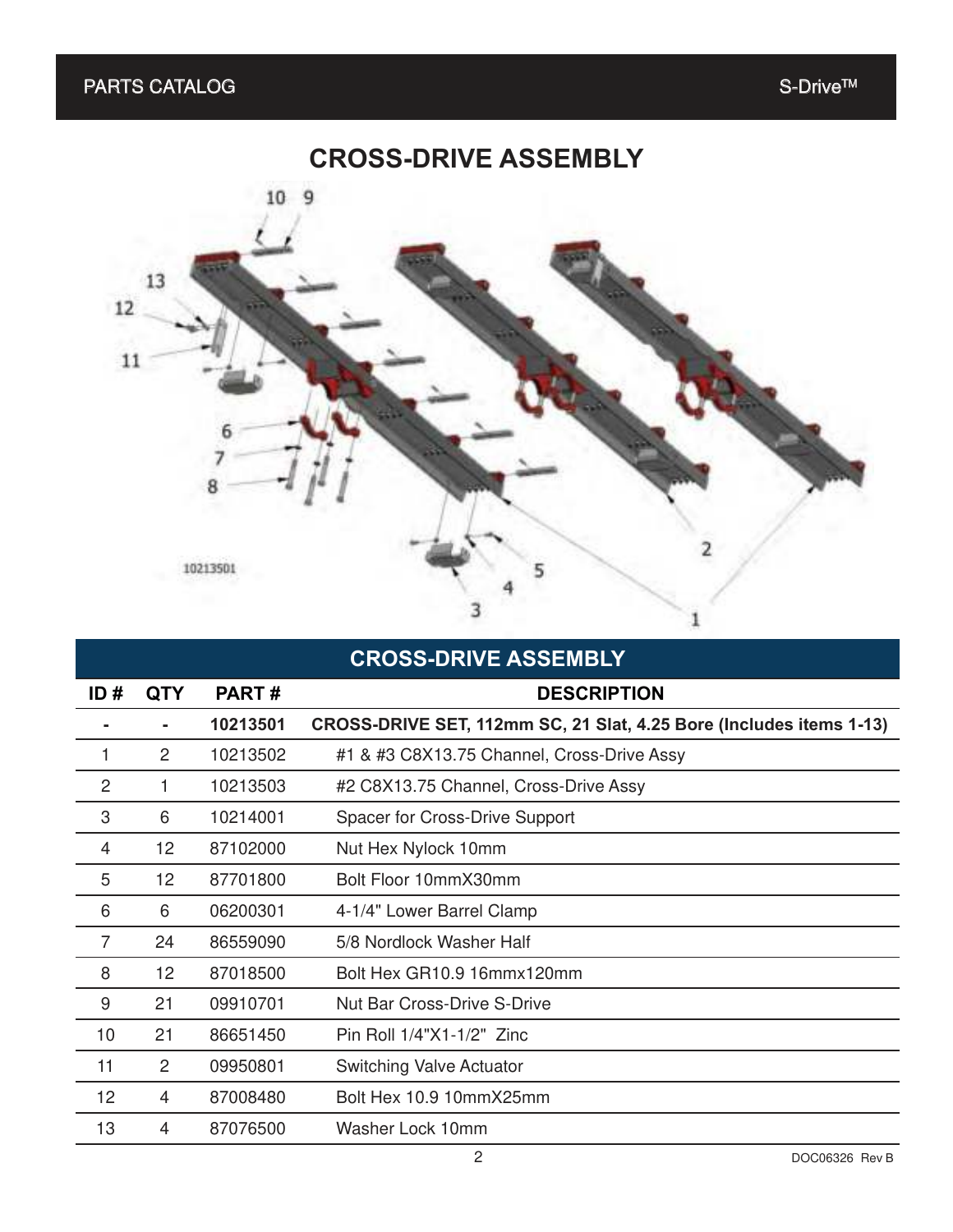#### **CYLINDER ASSEMBLY**

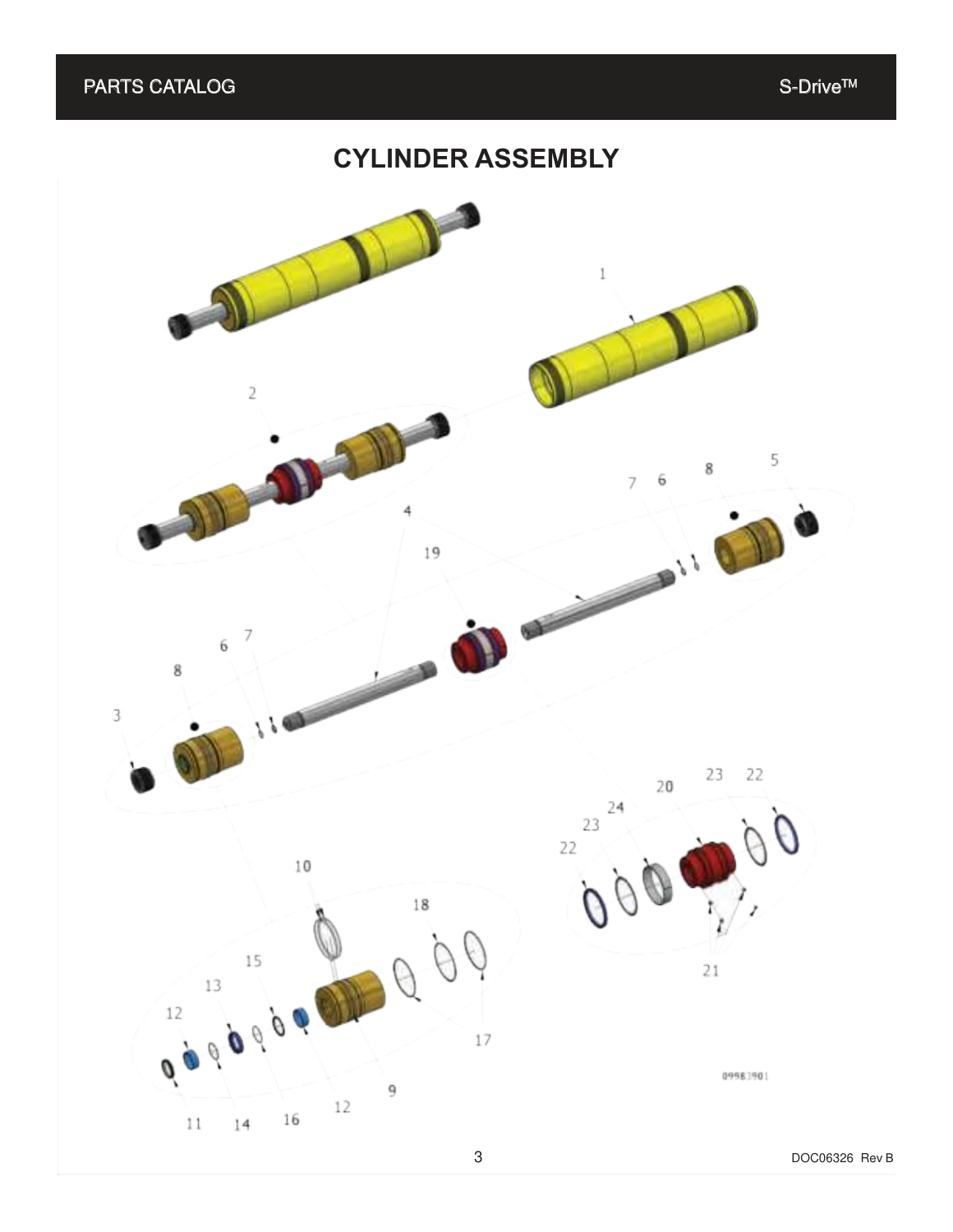|                         |                |          | <b>CYLINDER ASSEMBLY</b>                                      |
|-------------------------|----------------|----------|---------------------------------------------------------------|
|                         | <b>ID# QTY</b> | PART#    | <b>DESCRIPTION</b>                                            |
|                         |                | 09983901 | CYLINDER ASEMBLY, 4.25 Bore, 8" Stroke (Includes items 1-24)  |
| $\mathbf{1}$            | $\mathbf{1}$   | 09874201 | Barrel 5.0 X 4.25, 425 Cylinder Assy, 8" Stroke               |
| $\mathbf{2}$            | 1              | 06247601 | ROD ASSEMBLY w/PISTON & HEADS (Includes items 3-8 & 19)       |
| 3                       | 1              | 05732001 | <b>Stationary Rod Nut</b>                                     |
| $\overline{\mathbf{4}}$ | $\overline{2}$ | 05828001 | 45mm ROD 5/8" I.D.                                            |
| 5                       | 1              | 05730101 | Adjustable Rod Nut                                            |
| 6                       | $\overline{2}$ | 84390400 | 209 Back-up Buna 90                                           |
| $\overline{7}$          | $\overline{2}$ | 84380000 | 209 O-Ring Buna 90                                            |
| 8                       | $\overline{2}$ | 09950901 | <b>HEAD ASSEMBLY (Includes items 9-18)</b>                    |
| 9                       | 1              | 09951001 | Aluminum Head 425 S-Drive                                     |
| 10                      | $\overline{2}$ | 06201701 | 4.25" Wire Lock                                               |
| 11                      | 1              | 84426605 | Wiper, Rod, 45mm                                              |
| 12                      | $\overline{2}$ | 84401205 | Wear Ring, Cylinder Rod, 45mm, PTFE (Blue)                    |
| 13                      | $\mathbf{1}$   | 84354200 | Rod Seal, R2 Cylinder 45mm                                    |
| 14                      | $\mathbf{1}$   | w/Seal   | Backup Ring, Rod Seal 45mm (comes w/84354200)                 |
| 15                      | 1              | 84400201 | Seal, Buffer 45mm                                             |
| 16                      | 1              | w/Seal   | Backup Ring, 45mm (comes w/84400201)                          |
| 17                      | $\overline{c}$ | 84385230 | 242 O-Ring Buna 90                                            |
| 18                      | 1              | 84393230 | 240 Back-up Buna 90                                           |
| 19                      | 1              | 06201301 | PISTON ASSEMBLY (Includes items 20-24)                        |
| 20                      | 1              | 06201401 | 4.25" Steel Piston                                            |
| 21                      | 4              | 87007990 | Screw Set Cup Point M10x1.5 x 8                               |
| 22                      | $\overline{c}$ | 84352510 | Seal Piston Cylinder 4.25"                                    |
| 23                      | $\overline{c}$ | 84352511 | 4.25" Piston Seal Back-Up Ring                                |
| 24                      | 1              | 84403852 | Wear Ring Piston 4.25"                                        |
|                         |                |          | 06201801 CYLINDER SEAL KIT (Includes items 6-7, 10-18, 22-24) |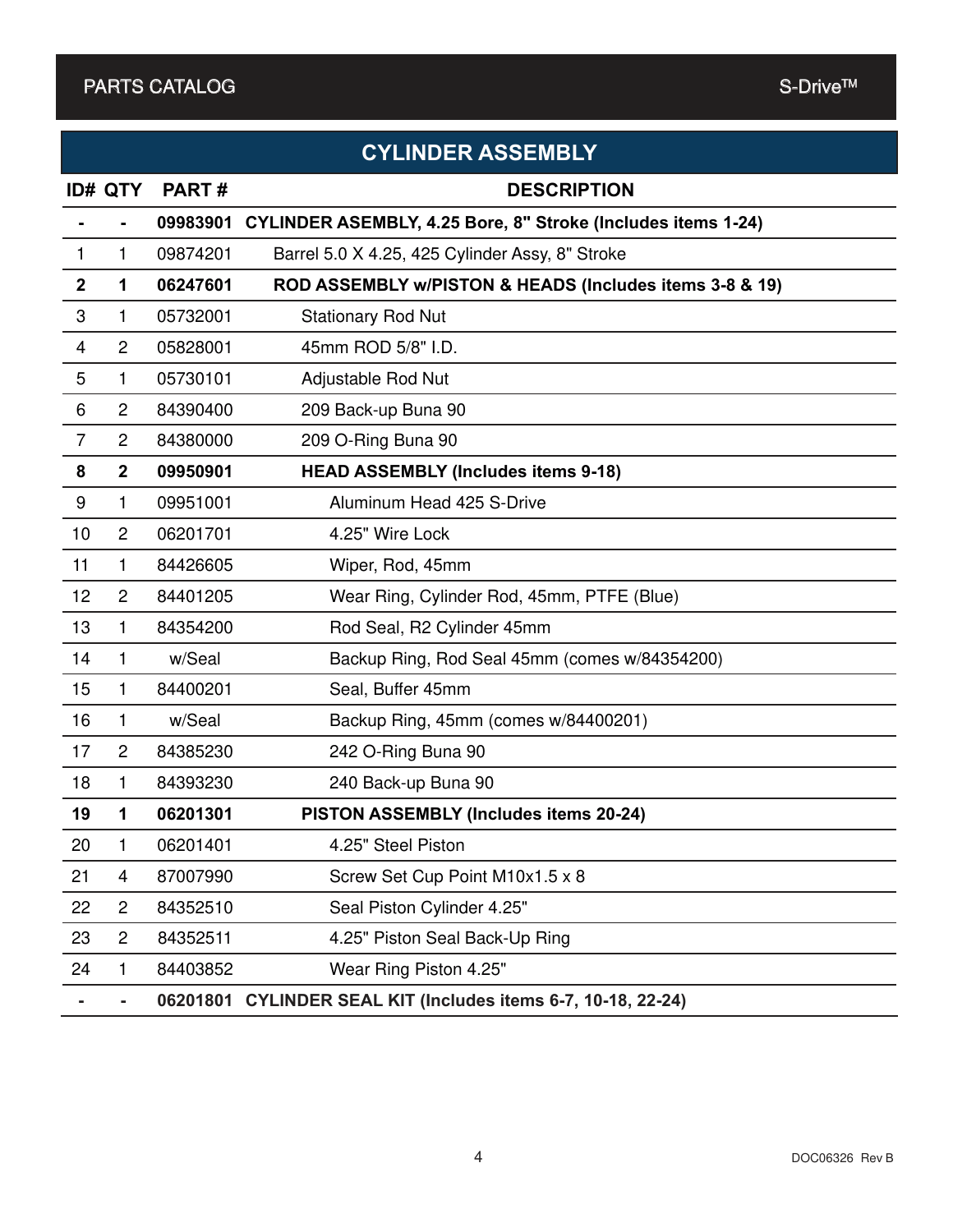### **MANIFOLD ASSEMBLY**

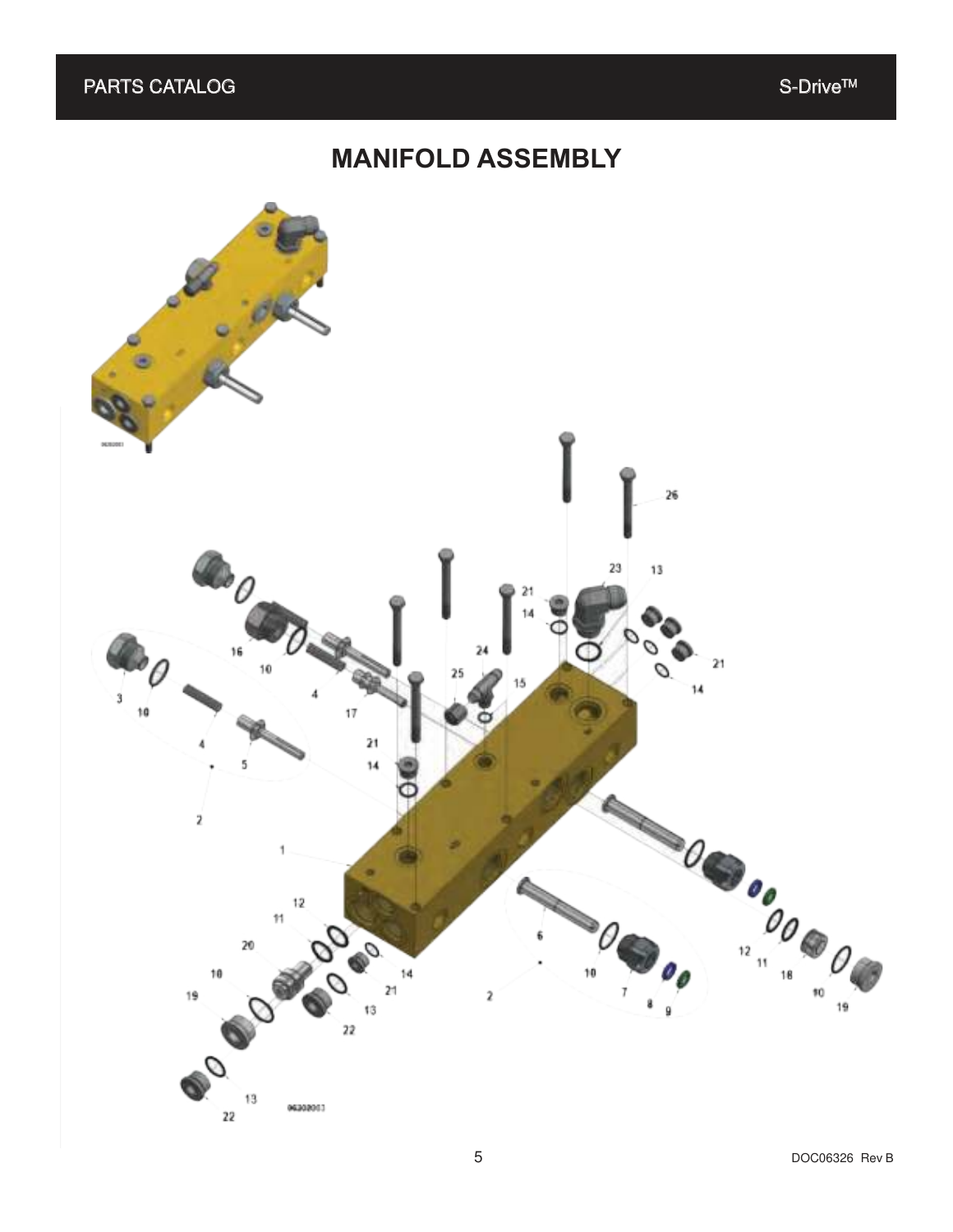|                  | <b>MANIFOLD ASSEMBLY</b> |          |                                                                               |  |  |  |  |
|------------------|--------------------------|----------|-------------------------------------------------------------------------------|--|--|--|--|
|                  | <b>ID# QTY</b>           | PART#    | <b>DESCRIPTION</b>                                                            |  |  |  |  |
|                  |                          | 06202003 | <b>MANIFOLD ASSEMBLY, Load Or Unload End w/Fittings (Includes items 1-26)</b> |  |  |  |  |
| 1                | 1                        | 06202101 | <b>Manifold Body</b>                                                          |  |  |  |  |
| $\boldsymbol{2}$ | $\blacksquare$           | 10146501 | <b>CHECK VALVE ASSEMBLY (Includes items 3-10)</b>                             |  |  |  |  |
| 3                | $\overline{2}$           | 05754801 | Check Valve Spring End Cap                                                    |  |  |  |  |
| $\overline{4}$   | 3                        | 84453400 | Spring Check Valve External Large                                             |  |  |  |  |
| 5                | $\overline{2}$           | 01766901 | <b>Check Valve</b>                                                            |  |  |  |  |
| 6                | $\overline{c}$           | 10146801 | Check Valve Plunger To Fit Bronze Sleeve Bearing                              |  |  |  |  |
| $\overline{7}$   | $\overline{2}$           | 10146701 | Plunger End Cap Fitted With Bushing                                           |  |  |  |  |
| 8                | 3                        | 84352200 | Seal Rod 5/8" Check Valve External                                            |  |  |  |  |
| 9                | 3                        | 84426800 | Plunger Wiper Check Valve External 5/8"                                       |  |  |  |  |
| 10               | 8                        | 84387800 | 916 O-Ring Buna 90                                                            |  |  |  |  |
| 11               | $\overline{2}$           | 84381200 | 213 O-Ring Buna 90                                                            |  |  |  |  |
| 12               | $\overline{c}$           | 84391200 | 8-213 Back-up Buna 90                                                         |  |  |  |  |
| 13               | 3                        | 84387400 | 912 O-Ring Buna 90                                                            |  |  |  |  |
| 14               | 6                        | 84387000 | 908 O-Ring Buna 90                                                            |  |  |  |  |
| 15               | $\overline{c}$           | 84386800 | 906 O-Ring Buna 90                                                            |  |  |  |  |
| 16               | 1                        | 05849001 | Control Valve Spring End Cap                                                  |  |  |  |  |
| 17               | 1                        | 05793401 | <b>Control Valve Check Valve</b>                                              |  |  |  |  |
| 18               | 1                        | 05793301 | <b>Control Valve Piston</b>                                                   |  |  |  |  |
| 19               | $\overline{2}$           | 84687900 | 16 HP5ON-S Hollow Hex Plug M O-Ring Hex Socket                                |  |  |  |  |
| 20               | 1                        | 05849801 | Poppet Control Valve                                                          |  |  |  |  |
| 21               | 6                        | 84687500 | 08 HP5ON-S Hollow Hex Plug M O-Ring                                           |  |  |  |  |
| 22               | $\overline{c}$           | 84687700 | 12 HP5ON-S Hollow Hex Plug M O-Ring                                           |  |  |  |  |
| 23               | 1                        | 84691500 | 12 C5OX-S Straight Thread Elbow MJIC X ADJ                                    |  |  |  |  |
| 24               | 1                        | 84692000 | 06 S5OX-S Straight Thread Tee MJIC X MJIC X ADJ O-Ring                        |  |  |  |  |
| 25               | 1                        | 84703300 | 06 FNTX-S 3/8" Cap Nut                                                        |  |  |  |  |
| 26               | 6                        | 87011000 | Hex Bolt - M10 x 1.5 x 100                                                    |  |  |  |  |
|                  |                          | 06074501 | <b>MANIFOLD SEAL KIT (Includes items 8-15, 32-33)</b>                         |  |  |  |  |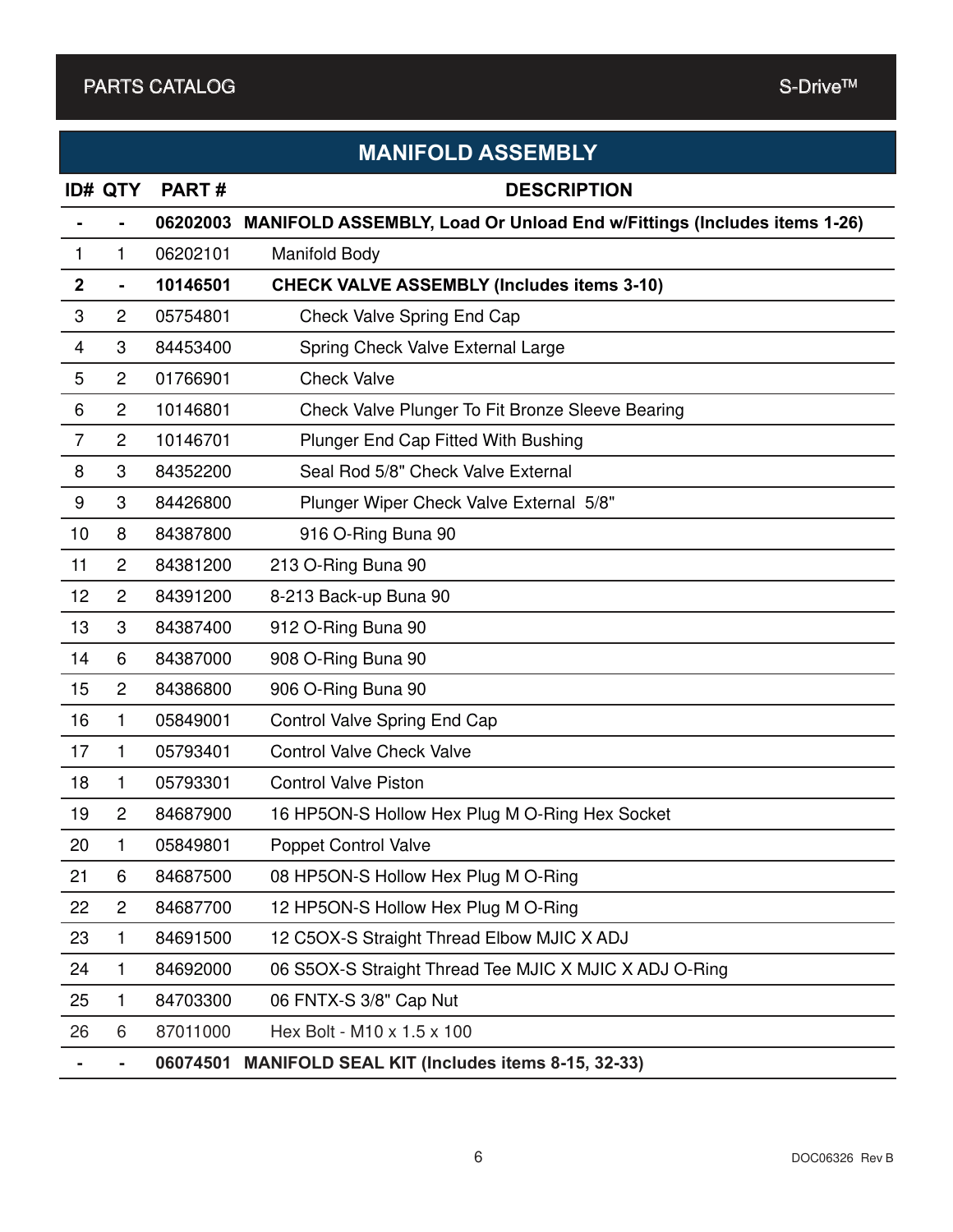## **MANIFOLD CHECK VALVE ASSEMBLY** 3 10 **BO** 5 **COLOREDO** 6 10 7  $\frac{1}{100}$ 8 9 **Septembre**  $\theta_{\bullet}$ 06262003

|                | <b>MANIFOLD CHECK VALVE ASSEMBLY</b> |              |                                                   |  |  |  |
|----------------|--------------------------------------|--------------|---------------------------------------------------|--|--|--|
| ID#            | <b>QTY</b>                           | <b>PART#</b> | <b>DESCRIPTION</b>                                |  |  |  |
| $\mathbf{2}$   | $\blacksquare$                       | 10146501     | <b>CHECK VALVE ASSEMBLY (Includes items 3-10)</b> |  |  |  |
| 3              |                                      | 05754801     | <b>Check Valve Spring End Cap</b>                 |  |  |  |
| $\overline{4}$ |                                      | 84453400     | Spring Check Valve External Large                 |  |  |  |
| 5              |                                      | 01766901     | <b>Check Valve</b>                                |  |  |  |
| 6              |                                      | 10146801     | Check Valve Plunger To Fit Bronze Sleeve Bearing  |  |  |  |
| $\overline{7}$ |                                      | 10146701     | <b>Plunger End Cap Fitted With Bushing</b>        |  |  |  |
| 8              |                                      | 84352200     | Seal Rod 5/8" Check Valve External                |  |  |  |
| 9              |                                      | 84426800     | Plunger Wiper Check Valve External 5/8"           |  |  |  |
| 10             | 2                                    | 84387800     | 916 O-Ring Buna 90                                |  |  |  |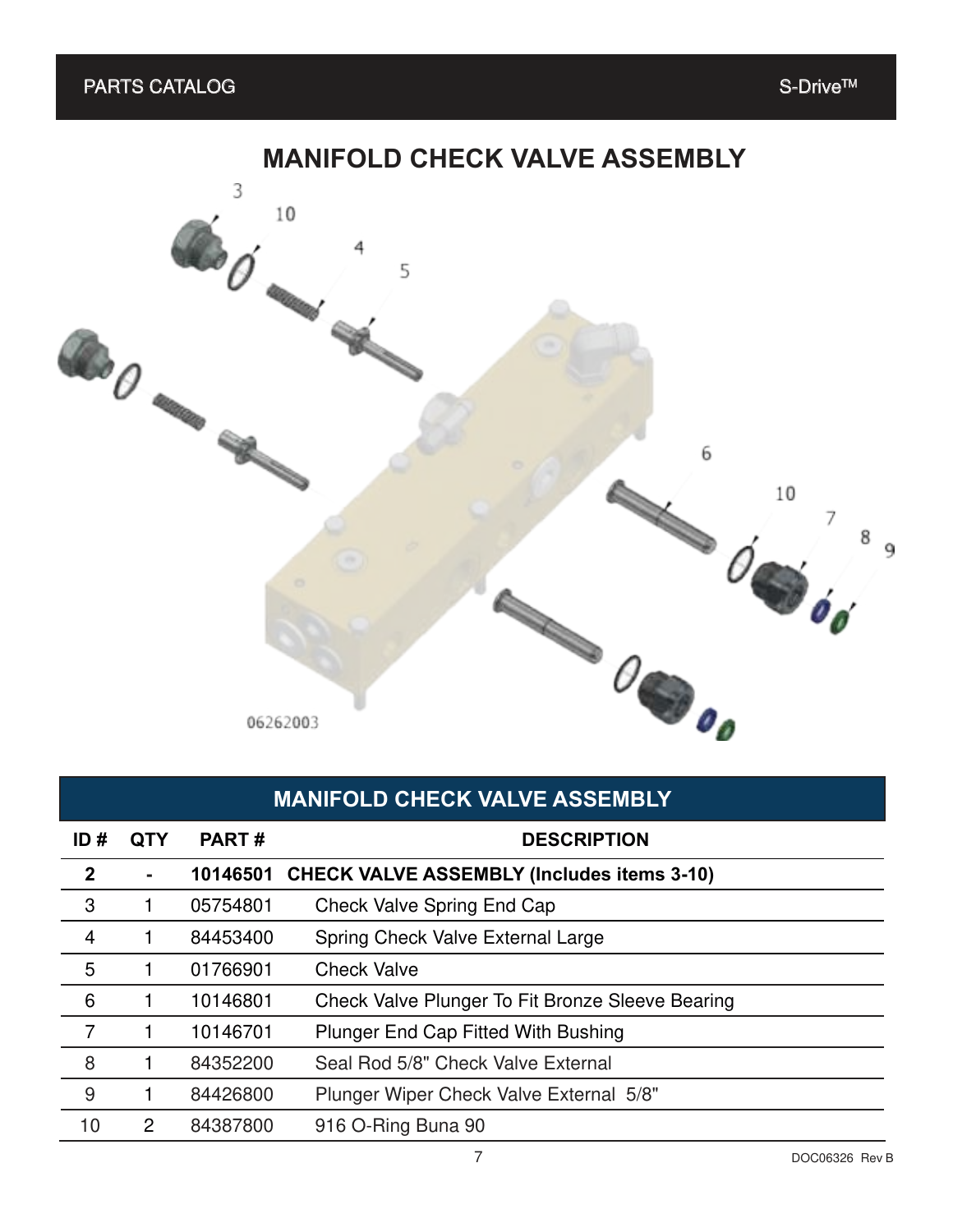### **MANIFOLD END FITTING CONFIGURATIONS**

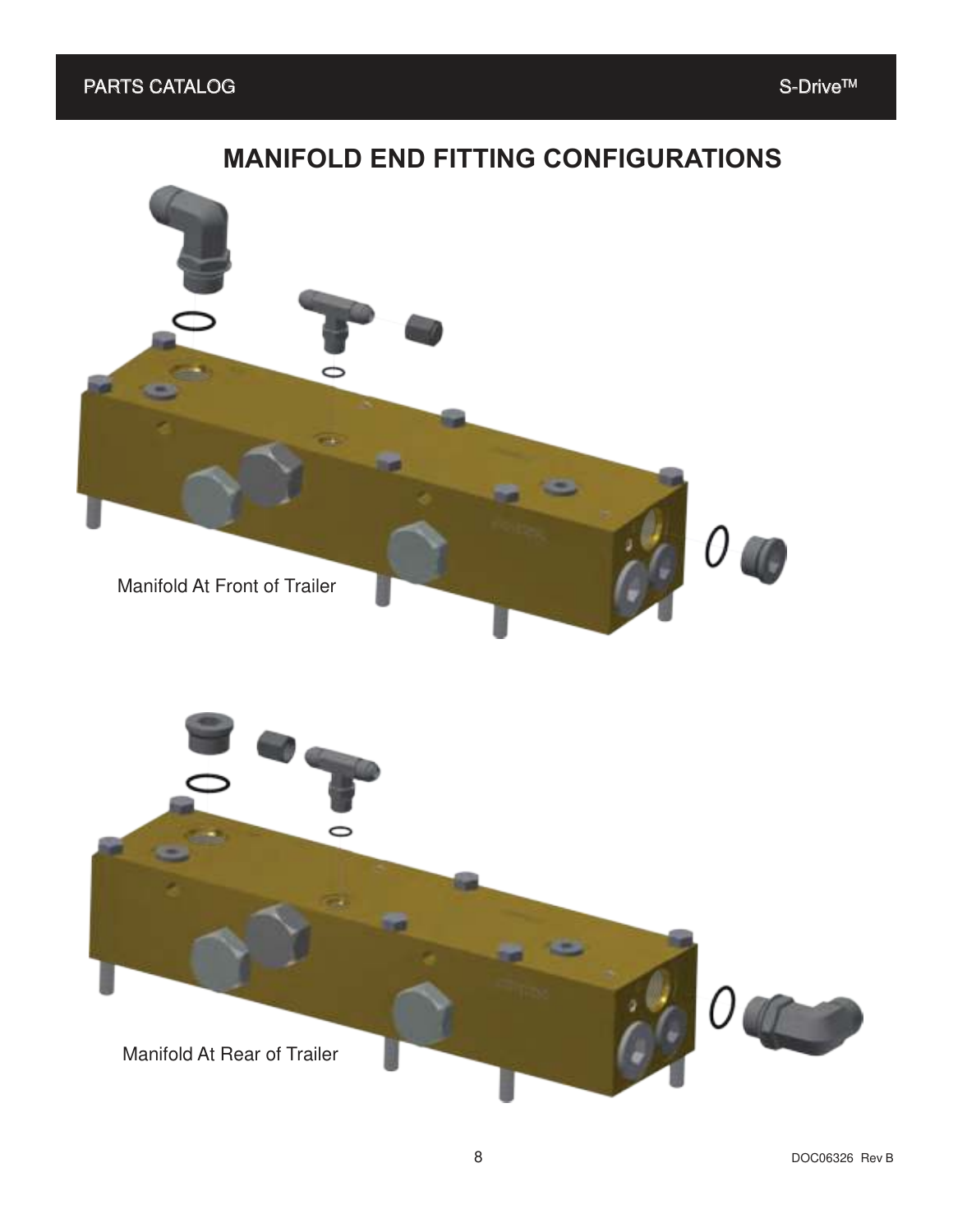## **ROD TO MANIFOLD CONNECTOR COMPONENTS**



#### **ROD TO MANIFOLD CONNECTOR COMPONENTS (sold separately)**

| ID# | <b>QTY</b> | <b>PART#</b> | <b>DESCRIPTION</b>                           |
|-----|------------|--------------|----------------------------------------------|
| 28  |            |              | 05828301 Rod To Manifold Connector Retainer  |
| 29  |            |              | 87075500 Washer Lock 6mm                     |
| 30  |            |              | 87004101 Bolt Hex GR8.8 6mmX30mm Full Thread |
| 31  |            |              | 05828201 Manifold To Rod Connector Bushing   |
| 32  |            |              | 84390600 210 Back-up Buna 90                 |
| 33  |            |              | 84380200 210 O-Ring Buna 90                  |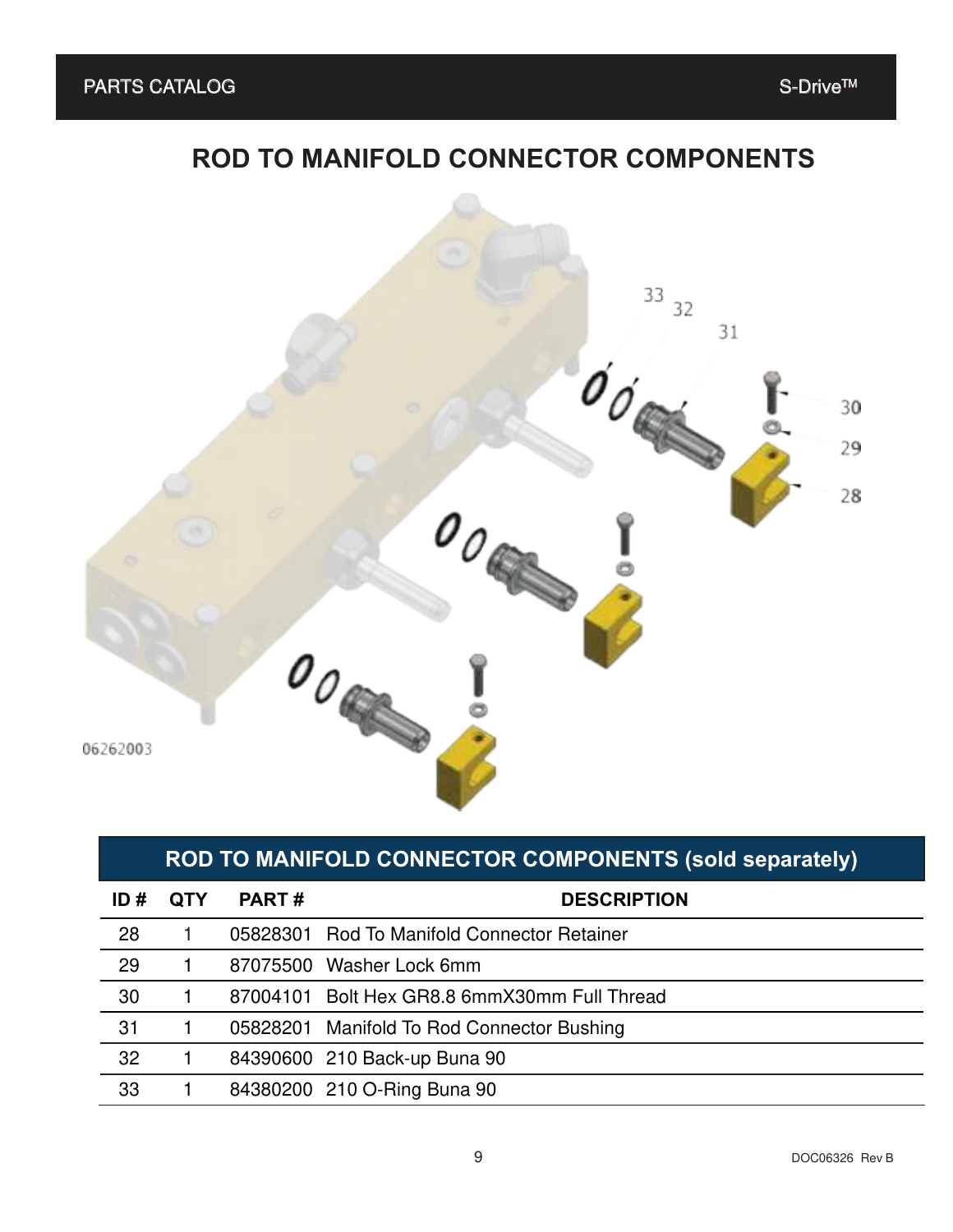## **MANIFOLD SHIM PLATE**



## **MANIFOLD SHIM PLATE (sold separately)**

| ID# QTY | <b>PART#</b> | <b>DESCRIPTION</b>         |
|---------|--------------|----------------------------|
|         | 09914201     | <b>Manifold Shim Plate</b> |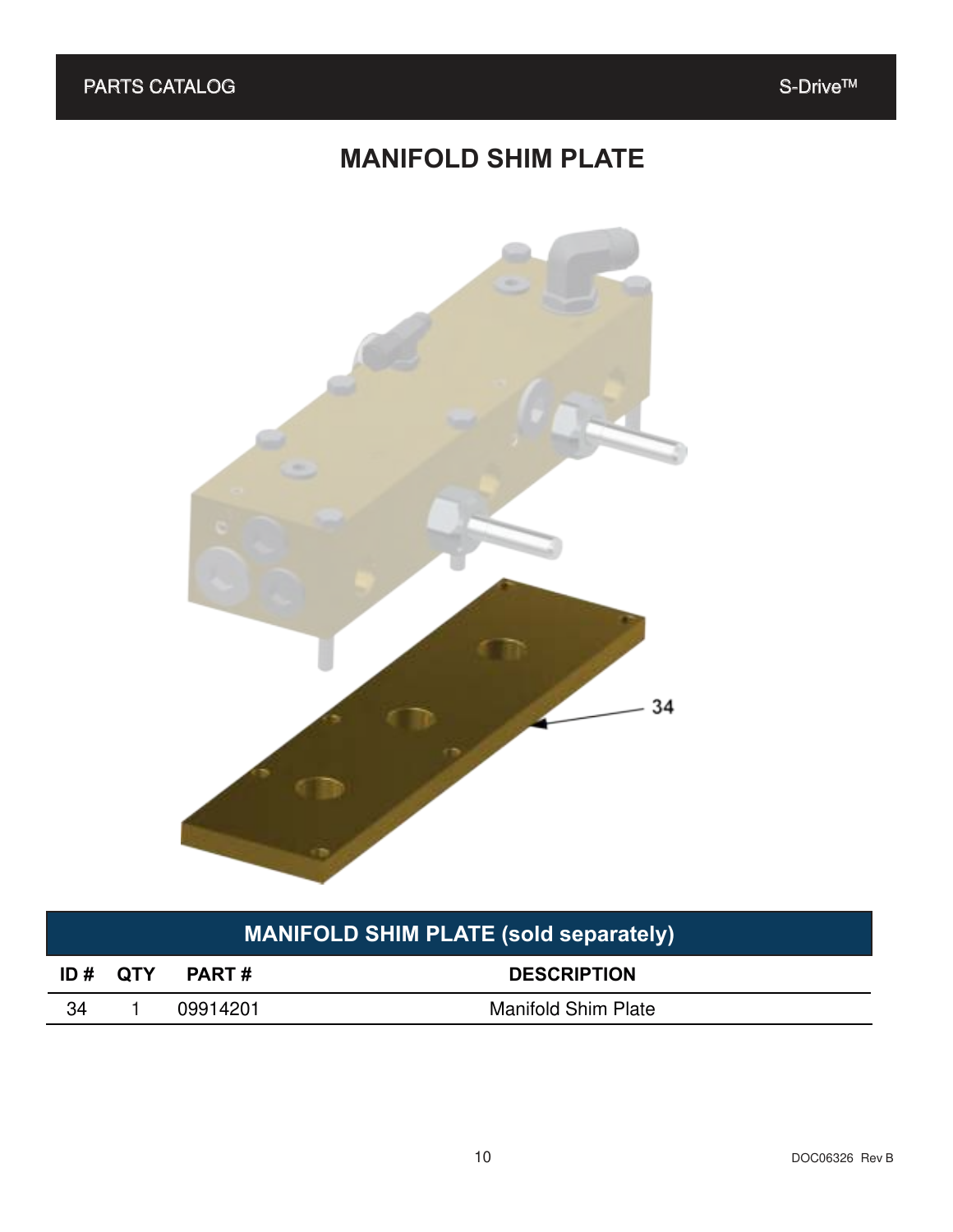## **SWITCHING VALVE & CONTROL VALVE ASSEMBLY**

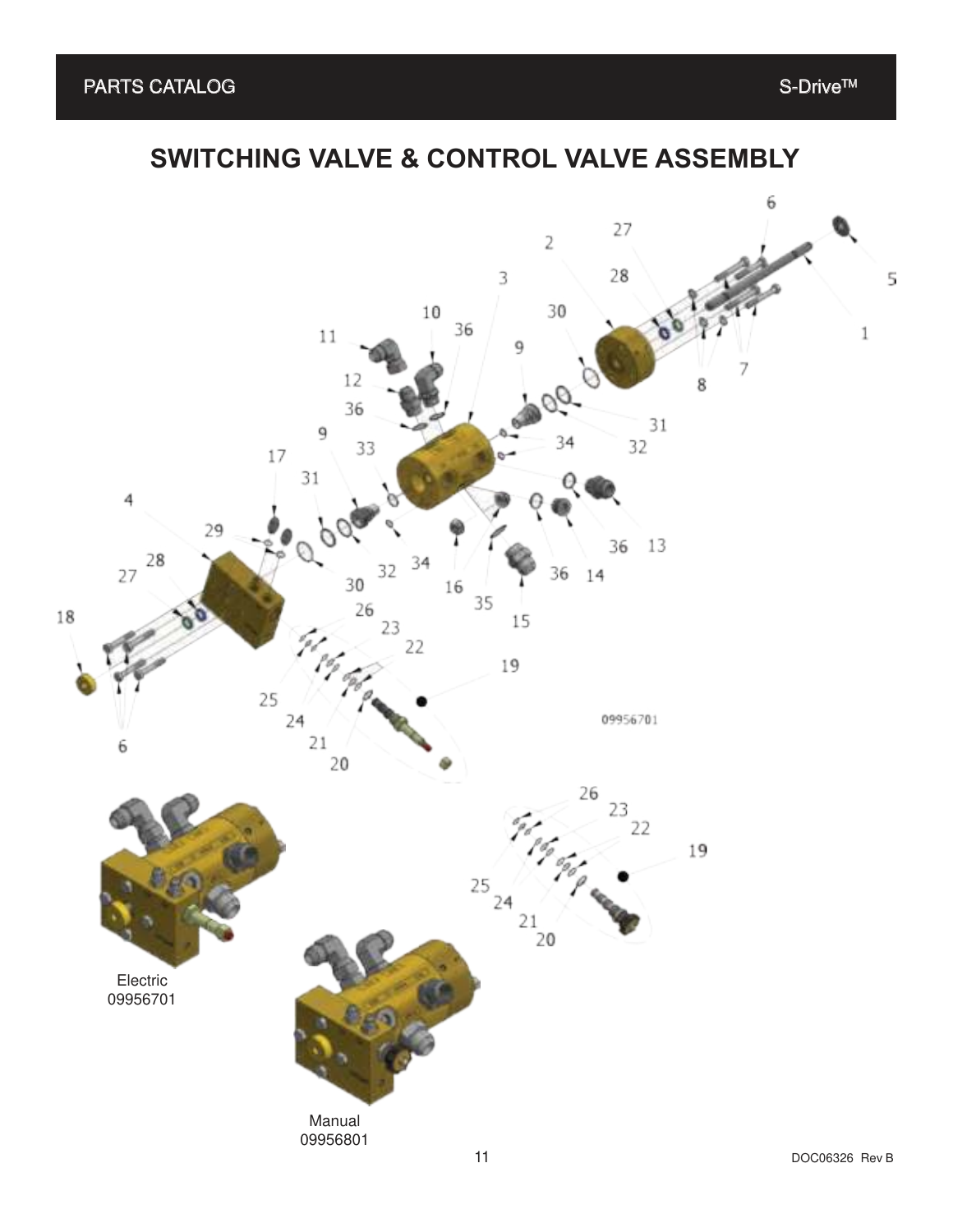#### PARTS CATALOG S-Drive™

|    | <b>SWITCHING VALVE &amp; CONTROL VALVE ASSEMBLY</b> |                |          |                                                                           |  |  |  |
|----|-----------------------------------------------------|----------------|----------|---------------------------------------------------------------------------|--|--|--|
|    | <b>ID# QTY</b>                                      | PART#          | PART#    | <b>DESCRIPTION</b>                                                        |  |  |  |
|    |                                                     | 09956701       | 09956801 | <b>SWITCHING VALVE &amp; CONTROL VALVE ASSEMBLY (Includes items 1-36)</b> |  |  |  |
| 1  | 1                                                   | 01335502       | 01335502 | Poppet Switching Valve Rod                                                |  |  |  |
| 2  | $\mathbf{1}$                                        | 04504801       | 04504801 | Left End Cap                                                              |  |  |  |
| 3  | 1                                                   | 04504602       | 04504602 | Body, Poppet Switching Valve, Metric                                      |  |  |  |
| 4  | 1                                                   | 09957101       | 09957101 | End Cap Actuator                                                          |  |  |  |
| 5  | 1                                                   | 86553500       | 86553500 | Washer Fender 3/8"X1-1/2"                                                 |  |  |  |
| 6  | 5                                                   | 87008500       | 87008500 | Hex Bolt - M10 x 1.5 x 60                                                 |  |  |  |
| 7  | 3                                                   | 87009500       | 87009500 | Hex Bolt - M10 x 1.5 x 70                                                 |  |  |  |
| 8  | 3                                                   | 87076500       | 87076500 | Lock Washer - M10                                                         |  |  |  |
| 9  | $\overline{2}$                                      | 03718901       | 03718901 | Poppet Valve w/ Actuator Piston                                           |  |  |  |
| 10 | 1                                                   | 84691500       | 84691500 | 12 C5OX-S Straight Thread Elbow MJIC X ADJ                                |  |  |  |
| 11 | $\mathbf{1}$                                        | 84688600       | 84688600 | 12 C6X-S Swivel Elbow MJIC X FJIC                                         |  |  |  |
| 12 | 1                                                   | 84685000       | 84685000 | 12 F5OX-S Straight Thread Connector MJIC X M O-Ring                       |  |  |  |
| 13 | 1.                                                  | 84685300       | 84685300 | 16-12 F5OX-S Straight Thread Connector MJIC X M O-Ring                    |  |  |  |
| 14 | $\mathbf{1}$                                        | 84687700       | 84687700 | 12 HP5ON-S Hollow Hex Plug M O-Ring                                       |  |  |  |
| 15 | 1.                                                  | 84685400       | 84685400 | 16 F5OX-S Straight Thread Connector MJIC X M O-Ring                       |  |  |  |
| 16 | $\mathbf{2}$                                        | 03718801       | 03718801 | Poppet Valve, Center                                                      |  |  |  |
| 17 | $\overline{2}$                                      | 84684000       | 84684000 | 06 F5OX-S Straight Thread Connector MJIC X M                              |  |  |  |
| 18 | 1                                                   | 02552101       | 02552101 | Limit Cap, Switching Valve                                                |  |  |  |
| 19 | 1                                                   | 85108800       |          | <b>CARTRIDGE VALVE, SOLENOID (Includes items 20-26)</b>                   |  |  |  |
| 19 | $\mathbf 1$                                         | $\blacksquare$ | 85105200 | VALVE CARTRIDGE, MRV4-10-K-O-VIC (Includes items 20-26)                   |  |  |  |
|    | $\overline{\phantom{0}}$                            | 85108798       | 85108798 | Seal Kit for Cartridge Valves (Includes items 20-26)                      |  |  |  |
| 20 | 1                                                   | 84387200       | 84387200 | 910 O-Ring Buna 90                                                        |  |  |  |
| 21 | 1                                                   | 84375300       | 84375300 | 016 O-Ring Buna 90 (not sold separately)                                  |  |  |  |
| 22 | $\overline{2}$                                      |                |          |                                                                           |  |  |  |
|    |                                                     | 84388516       | 84388516 | O-Ring Backup 8-016 TS .030 Teflon (not sold separately)                  |  |  |  |
| 23 | 1.                                                  | 84375290       | 84375290 | 015 O-Ring Buna 90 (not sold separately)                                  |  |  |  |
| 24 | 2                                                   | 84388515       | 84388515 | O-Ring Backup 8-015 TS .030 Teflon (not sold separately)                  |  |  |  |
| 25 | 1                                                   | 84375260       | 84375260 | 014 O-Ring Buna 90 (not sold separately)                                  |  |  |  |
| 26 | 2                                                   | 84388514       | 84388514 | O-Ring Backup 8-014 TS .030 Teflon (not sold separately)                  |  |  |  |
| 27 | 2                                                   | 84426800       | 84426800 | Plunger Wiper Check Valve External 5/8"                                   |  |  |  |
| 28 | 2                                                   | 84352200       | 84352200 | Rod Seal 5/8" Check Valve External                                        |  |  |  |
| 29 | 2                                                   | 84386800       | 84386800 | 906 O-Ring Buna 90                                                        |  |  |  |
| 30 | 2                                                   | 84378200       | 84378200 | 126 O-Ring Buna 90                                                        |  |  |  |
| 31 | 2                                                   | 84382200       | 84382200 | 216 O-Ring Buna 90                                                        |  |  |  |
| 32 | 2                                                   | 84391600       | 84391600 | 216 Back-up Buna 90                                                       |  |  |  |
| 33 | 1                                                   | 84377000       | 84377000 | 117 O-Ring Buna 90                                                        |  |  |  |
| 34 | 3                                                   | 84376200       | 84376200 | 111 O-Ring Buna 90                                                        |  |  |  |
| 35 | 1.                                                  | 84387800       | 84387800 | 916 O-Ring Buna 90                                                        |  |  |  |
| 36 | 4                                                   | 84387400       | 84387400 | 912 O-Ring Buna 90                                                        |  |  |  |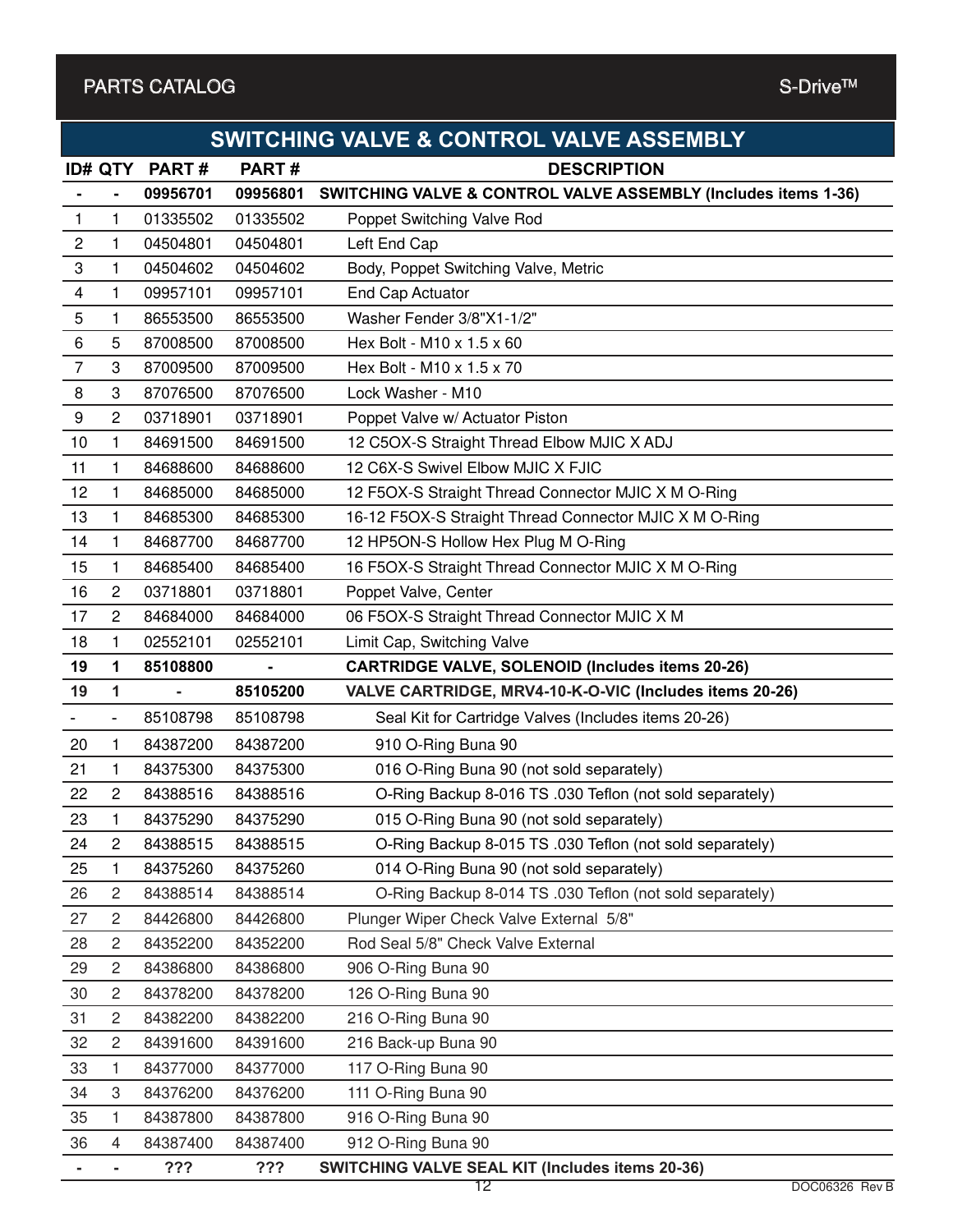#### $\mathsf{PARTS}\text{ CATALOG} \begin{equation} \begin{equation} \mathsf{S}\text{-}\mathsf{Orive}^{\mathsf{TM}} \end{equation} \end{equation}$

### **ON / OFF VALVE ASSEMBLY**



13 DOC06326 Rev B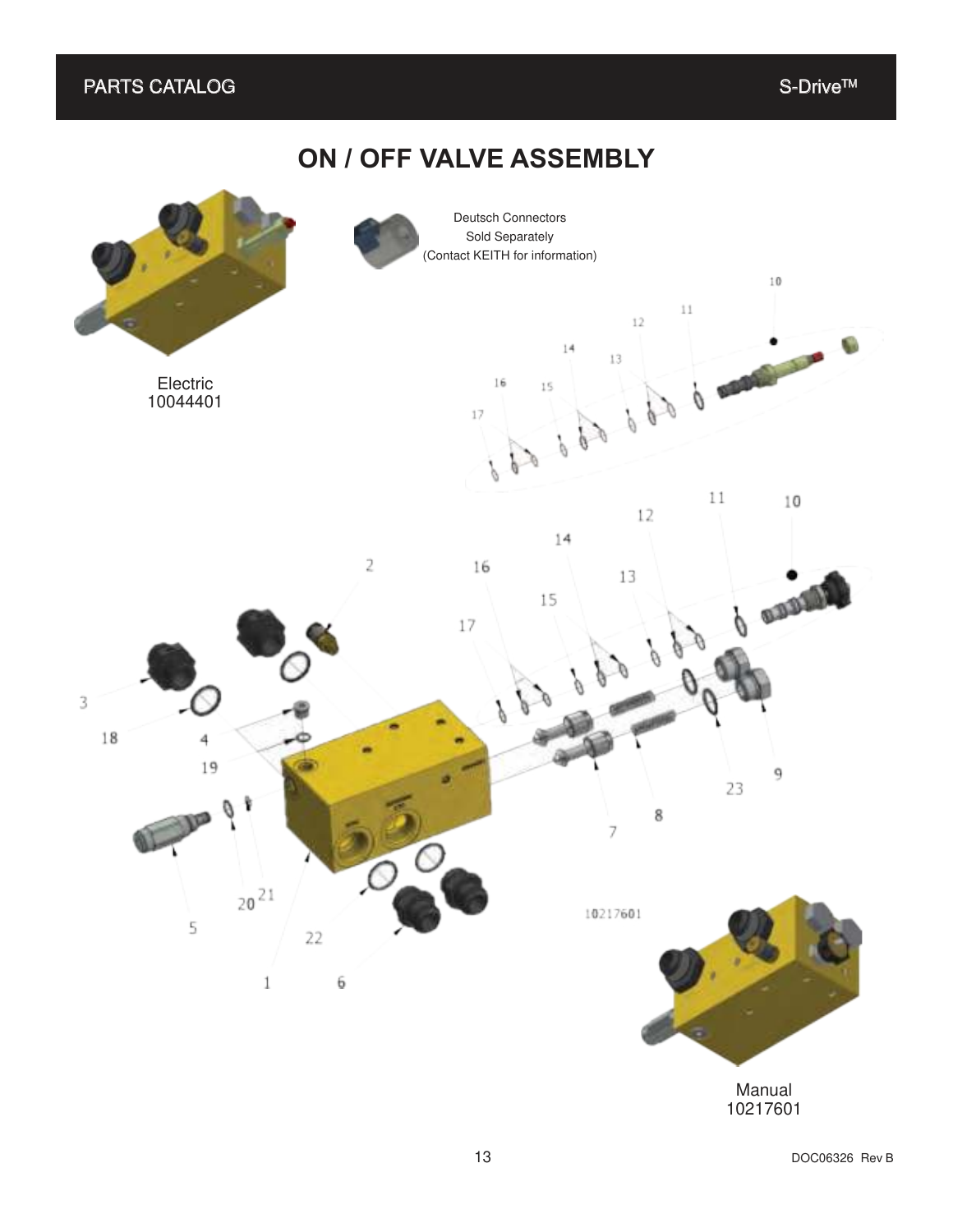|                |                |              |                | <b>ON / OFF VALVE ASSEMBLY</b>                              |
|----------------|----------------|--------------|----------------|-------------------------------------------------------------|
|                | <b>ID# QTY</b> | <b>PART#</b> | PART#          | <b>DESCRIPTION</b>                                          |
|                |                | 10044401     | 10217601       | ON / OFF VALVE ASSEMBLY (Includes items 1-23)               |
| 1              | 1              | 10044301     | 10044301       | Main Body On-Off Ball Valve                                 |
| $\overline{c}$ | 1              | 84904000     | 84904000       | Test Coupling SMK20-G1/4VC                                  |
| 3              | 2              | 84671400     | 84671400       | 16 F4OMX-S Straight MJIC X BSPP                             |
| 4              | 1.             | 84687400     | 84687400       | 06 HP5ON-S Hollow Hex Plug M O-Ring Hex Socket              |
| 5              | 1              | 85107556     | 85107556       | Relief Valve (1800 PSI), Hydraforce                         |
| 6              | 2              | 84685400     | 84685400       | 16 F5OX-S Straight Thread Connector MJIC X M O-Ring         |
| $\overline{7}$ | $\overline{2}$ | 04438401     | 04438401       | On\Off Poppet                                               |
| 8              | $\overline{2}$ | 84454730     | 84454730       | 71570 Spring                                                |
| 9              | 2              | 84686900     | 84686900       | 12 P5ON-S Hex Head Plug M O-Ring Hex Cap                    |
| 10             | 1              | 85108800     | $\blacksquare$ | <b>CARTRIDGE VALVE, SOLENOID (Includes items 11-17)</b>     |
| 10             | 1              |              | 85105200       | <b>MANUAL CONTROL VALVE ACTUATOR (Includes items 11-17)</b> |
|                | -              | 85108798     | 85108798       | Seal Kit for Cartridge Valves (Includes items 11-17)        |
| 11             | 1              | 84387200     | 84387200       | 910 O-Ring Buna 90                                          |
| 12             | 1              | 84375300     | 84375300       | 016 O-Ring Buna 90 (not sold separately)                    |
| 13             | $\overline{2}$ | 84375290     | 84388516       | O-Ring Backup 8-016 TS .030 Teflon (not sold separately)    |
| 14             | 1.             | 84375260     | 84375290       | 015 O-Ring Buna 90 (not sold separately)                    |
| 15             | $\overline{2}$ | 84388516     | 84388515       | O-Ring Backup 8-015 TS .030 Teflon (not sold separately)    |
| 16             | 1.             | 84388515     | 84375260       | 014 O-Ring Buna 90 (not sold separately)                    |
| 17             | 2              | 84388514     | 84388514       | O-Ring Backup 8-014 TS .030 Teflon (not sold separately)    |
| 18             | $\overline{c}$ | 84382600     | 84382600       | 217 O-Ring Buna 90                                          |
| 19             | 1              | 84386800     | 84386800       | 906 O-Ring Buna 90                                          |
| 20             | 1              | 84387000     | 84387000       | 908 O-Ring Buna 90                                          |
| 21             | 1              | 84375210     | 84375210       | # 012 O-Ring Buna, 90 DURO                                  |
| 22             | $\overline{c}$ | 84387800     | 84387800       | 916 O-Ring Buna 90                                          |
| 23             | $\overline{2}$ | 84387400     | 84387400       | 912 O-Ring Buna 90                                          |
|                |                | ?????        | ?????          | ON/OFF VALVE SEAL KIT (Includes items 11-23)                |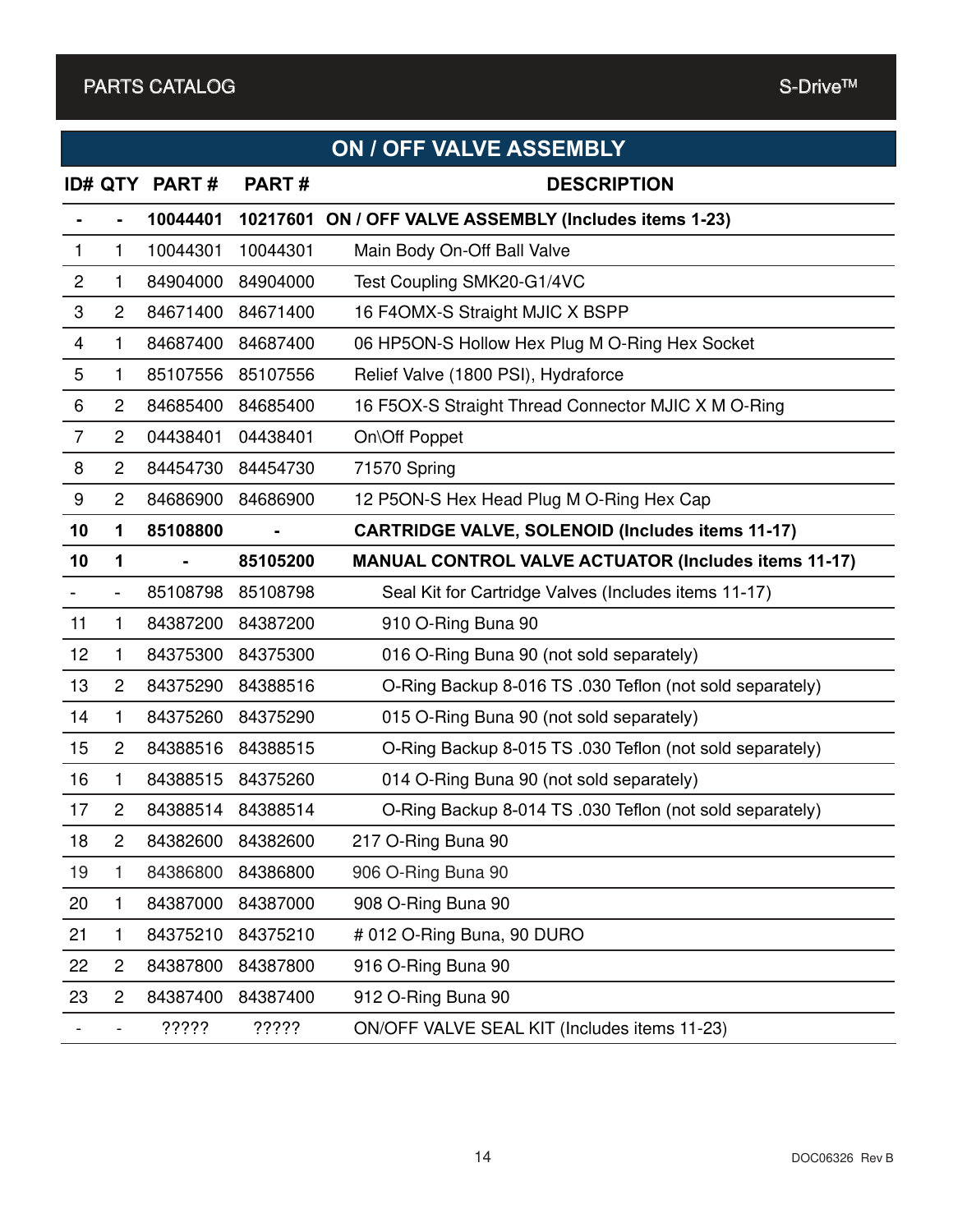

View Looking Up From Under Trailer